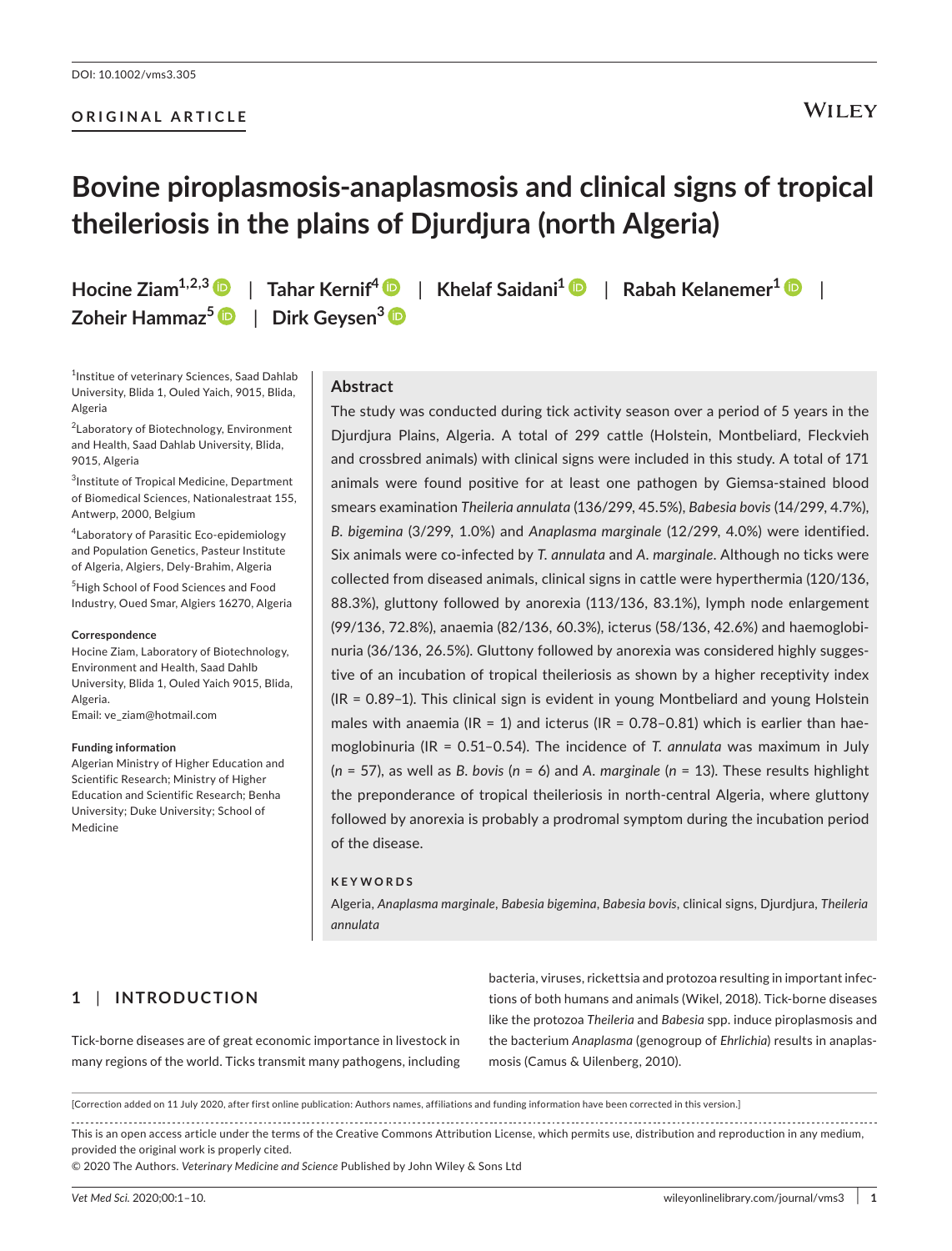

**FIGURE 1** Geographic localization of the region of Djurdjura, North Algeria, triangle shows the localities where bovines were sampled

In Algeria, tropical theileriosis is the most prevalent infection in cattle, followed by anaplasmosis and babesiosis, with incidences of 57.2%, 6.2% and 3.8%, respectively (Ziam et al., 2016; Ziam & Benaouf, 2004). Of these three enzootic diseases, tropical theileriosis remains by far the dominant summer disease in Algeria.

Symptoms of theileriosis is expressed mainly by gluttony followed by anorexia, febrile generalized lymphadenitis and anaemia (Narladkar, Digraskar, & Potekar, 2005; Ziam et al., 2016). Babesiosis is characterized by a haemolytic anaemia, icterus, haemoglobinuria and shock. Anaplasmosis is caused by an intraerythrocytic rickettsial pathogen, inducing hyperthermia, progressive anaemia, weight loss and drop in milk yield (Song et al., 2018). These diseases induce major economic losses due to weight loss, decreased meat and milk production, the prohibitive cost of treatment, abortions, high morbidity and mortality (Figueroa, L'hostis, & Camus, 2010; Gharbi et al., 2011).

In epidemiological studies of piroplasmosis and anaplasmosis, serology and PCR are excellent diagnostic tools with good sensitivity and specificity. However, PCR could not discriminate carrier from diseased animals and serology might not be positive during the disease course particularly in early clinical cases. That is why these tests could not be used for confirmation of disease cases (Ait-Hamou et al., 2012; Bilgic et al., 2016; El Haj et al., 2002; Ziam et al., 2015). Nevertheless, suspicion of the disease is based on the association of epidemiological elements (period of specific tick activity, the type of livestock, state of the stables in the case of tropical theileriosis presence of cracks and crevices) and clinical signs associated, confirmed by positive Giemsa stained blood or lymph node smears (Ziam, Saidani, & Aissi, 2017). Unfortunately, the remoteness and/or the lack of well-equipped veterinary laboratories complicate correct diagnosis of piroplasmosis and anaplasmosis.

As differential diagnosis between these three tick-borne diseases might be difficult, especially in relapsing tropical theileriosis cases or in some reinfection cases with a new genotype which are associated with a transient lymph node enlargement. Identification

of prodromal symptoms of the disease may help clinicians to better identify the disease outcome and initiate early treatment before the onset of hyperthermia and generalized swelling of lymph nodes, severe anaemia, icterus and petechia, decreasing the probability of the animal recovery. In Algeria, tropical theileriosis is the dominant cattle summer disease (Ayadi, Gharbi, & Benchikh-Elfegoun, 2017; Rouina, 1984; Ziam et al., 2017). The objective of this work was to highlight the clinical incidence of bovine anaplasmosis and piroplasmosis, especially tropical theileriosis, and associated early clinical signs in cattle of exotic and local breeds in the plains of Djurdjura, Algeria.

## **2** | **MATERIALS AND METHODS**

## **2.1** | **Study area**

The study was conducted in the plains of Djurdjura located in the North Central Algeria. It is a vast area, of  $5,144,2$  km<sup>2</sup>, between longitudes 7°08' to 8°37' E and latitude 36°43' to 37°7' N, this region has a landscape interspersed with valleys and mountainous regions (Figure 1).

## **2.2** | **Climate and vegetation**

Djurdjura region has a Mediterranean climate. Its annual rainfall varies between 600 in the south and 1.200 mm in north with a relative humidity of 65%–75% during the summer season. The region is sub-humid to humid with hot and dry summers and cool and rainy winters. Temperature reaches 35°C in summer and drops to 5°C in winter, the northwest winds generate heavy rainfall accompanied by cold waves (Amroun, Bensidhoum, Delattre, & Gaubert, 2013; Meddour, Meddour-Sahar, Derridj, & Gehu, 2010). According to Meddour et al. (2010), cedar forests of the Atlas and cork oak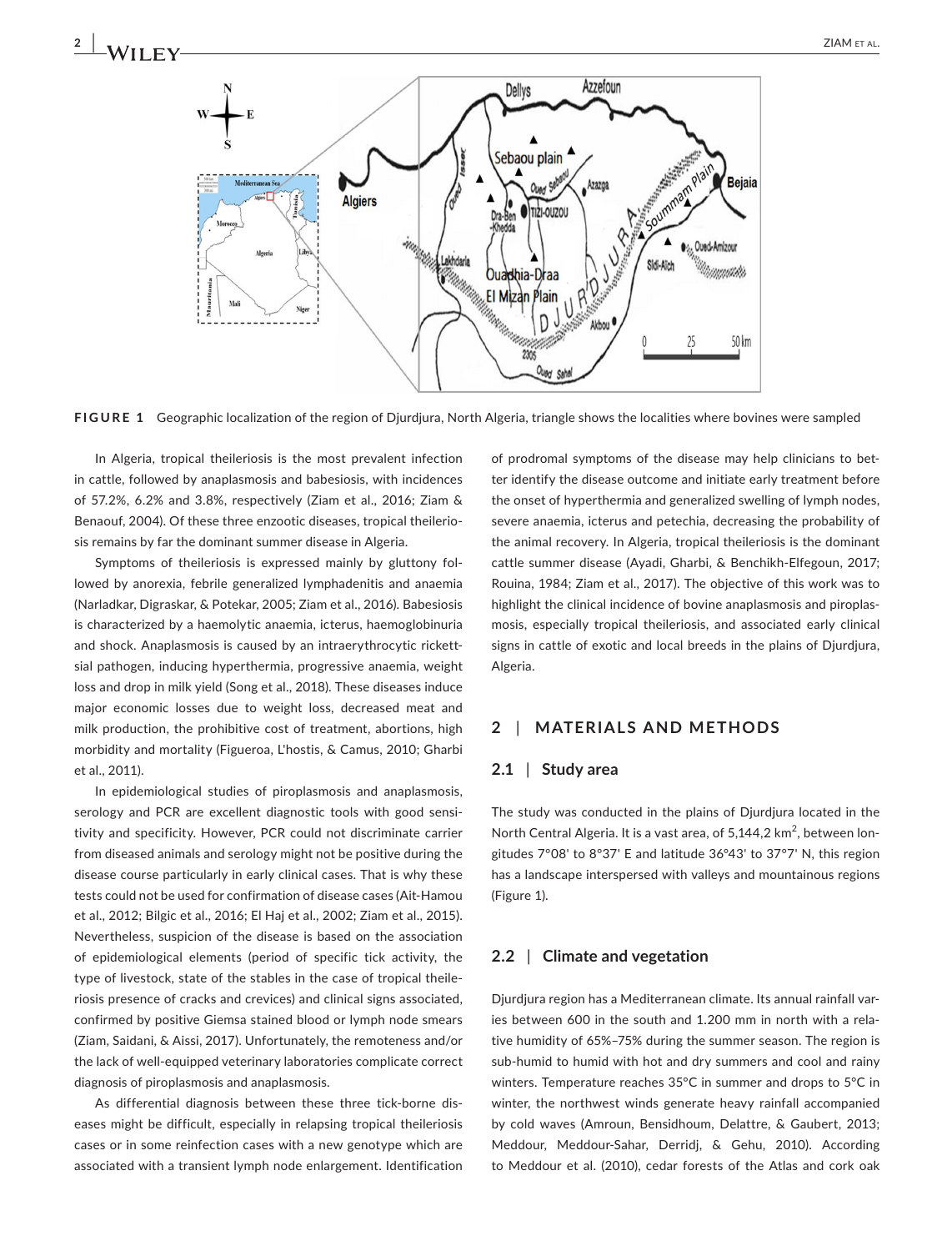**TABLE 1** Frequency of clinical signs in 171 cattle suspected of piroplasmosis and anaplasmosis (N, %±*SE*) from the plains of Djurdjura, North Algeria

|                           | Theileria annulata   | Babesia bovis       | Babesia bigemina    | Anaplasma marginale  | Theileria annulata/<br>Anaplasma marginale |
|---------------------------|----------------------|---------------------|---------------------|----------------------|--------------------------------------------|
| Hyperthermia              | $120(88.3 \pm 2.76)$ | $13(92.8 \pm 6.9)$  | 3(100)              | $10(83.3 \pm 10.76)$ | $5(83.3 \pm 15.22)$                        |
| Lymph node<br>enlargement | $99(72.8 \pm 3.83)$  | $8(57.2 \pm 13.20)$ | $2(66.7 \pm 27.23)$ | $8(66.7 \pm 13.61)$  | $4(66.7 \pm 19.25)$                        |
| Anaemia                   | $82(60.3 \pm 4.19)$  | $7(50.0 \pm 13.36)$ | $1(33.3 \pm 27.20)$ | $9(75.0 \pm 12.50)$  | $5(83.3 \pm 15.22)$                        |
| Gluttony/anorexia         | $113(83.1 \pm 3.22)$ | 0.0                 | 0.0                 | 0.0                  | 6(100)                                     |
| Icterus                   | 58 (42.6 $\pm$ 4.24) | $3(21.41 \pm 0.96)$ | $2(66.7 \pm 27.23)$ | $3(25.0 \pm 12.5)$   | $4(66.7 \pm 19.25)$                        |
| Haemoglobinuria           | $36(26.5 \pm 3.77)$  | 0.0                 | 0.0                 | $1(8.3 \pm 7.96)$    | $3(50.0 \pm 20.41)$                        |

Abbreviations: %, Percentage of cattle expressed each symptom; Gluttony/anorexia: gluttony followed by anorexia; *N*, Number of cattle expressed each symptom.

represents 42% of the total area of the region, and more than 3,800 plant species of plants were recorded. Natural grasslands constitute the bulk of the diet of cattle (Meddour et al., 2010).

## **2.3** | **Animals**

This study was carried out between 2004 and 2008, during tick activity period, from May to September (Gharbi et al., 2020). Moreover, anaplasmosis is also transmitted mechanically by haematophagous vectors (*Tabanus*, *Stomoxys*…). Suspected cattle with piroplasmosis or anaplamosis, presented to the veterinary clinics (*n* = 7), were sampled in the Djurdjura area from 270 farms having a herd size of more than 15 animals. Cattle were reared under a semi-intensive system and consisted of exotic breed Holstein, Montbeliard, Fleckvieh and crossbred. Grass, hay, straw and crop residues are the main diet of the animals, supplemented with concentrates.

## **2.4** | **Diagnosis and treatment**

A total of 299 cattle showing clinical signs of either piroplasmosis or anaplasmosis, such as hyperthermia, lymph node enlargement, agalactia, haemoglobinuria, icterus and gluttony followed by pronounced anorexia were included in the study. Clinical examination, Giemsastained blood smears, pathogen identification and treatment of animals were done as described previously (Ziam et al., 2017). Briefly, blood smears were made from the ear vein of each suspected sick animal, fixed in methanol, stained with Giemsa and examined under a microscope using an oil-immersion ×100 objective. At least, 100 microscopic fields were carefully examined for blood forms of *Anaplasma* spp., *Theileria* spp. and *Babesia* spp. An animal was considered positive when showing the presence of one or more of these pathogens. *Theileria annulata* positive animals were treated with buparvaquone (ButalexTM, Schering-Plough) at a dose of 2.5 mg/kg; whereas imidocarb dipropionate (Imizol®, Merck) at a dose of 6.6 mg/kg was used to treat babesiosis and anaplasmosis. After treatment, there was no further follow-up for pathogen presence.

## **2.5** | **Index of receptivity (IR)**

A correlation between an observed symptom and the number of animals truly affected by *T. annulata*, *B. bovis*, *B. bigemina* and *A. marginale* was evaluated using the index of receptivity (IR) as proposed by Ziam et al., (2016). The IR (varies from 0 to 1) was calculated by relating the total frequency of a clinical sign to the number of animals actually affected by *T. annulata, B. bovis, B. bigemina* or *A. marginale* showing this sign. The IR is more important when it rises or reaches 1 and less important when it falls to zero.

## **2.6** | **Statistical analysis**

Mixed-effect logistic regression was used to evaluate the influence of age, sex and breed on the incidence of various diseases and to compare their incidences. The comparisons of the frequencies of clinical signs were performed using the chi-square test. Prioritization of clinical signs was performed according to the method of classification tree and regression (Dahms, 2004).

# **3** | **RESULTS**

#### **3.1** | **Clinical signs**

Table 1 highlights the specific frequencies of different clinical signs observed on 171 diseased cattle according to each pathogen. A total of 119 (69.6%) diseased animals expressed gluttony for up to 24 hr followed by anorexia. The latter clinical sign might be complicated by acidosis, when animals were fed with concentrate or an overload indigestion when fed with hay and/or straw. *Theileria annulata* positive animals (*n* = 136) showed hyperthermia (120/136, 88.3%), gluttony followed by anorexia (113/136, 83.1%), adenitis with enlarged pre-scapular and pre-crural lymph nodes (99/136, 72.8%) varying in size from thumb thick to a mandarin, anaemia (82/136, 60.3%), icterus (58/136, 2.6%) and haemoglobinuria (36/136, 26.5%). The numbers of animals positive for *B. bovis*,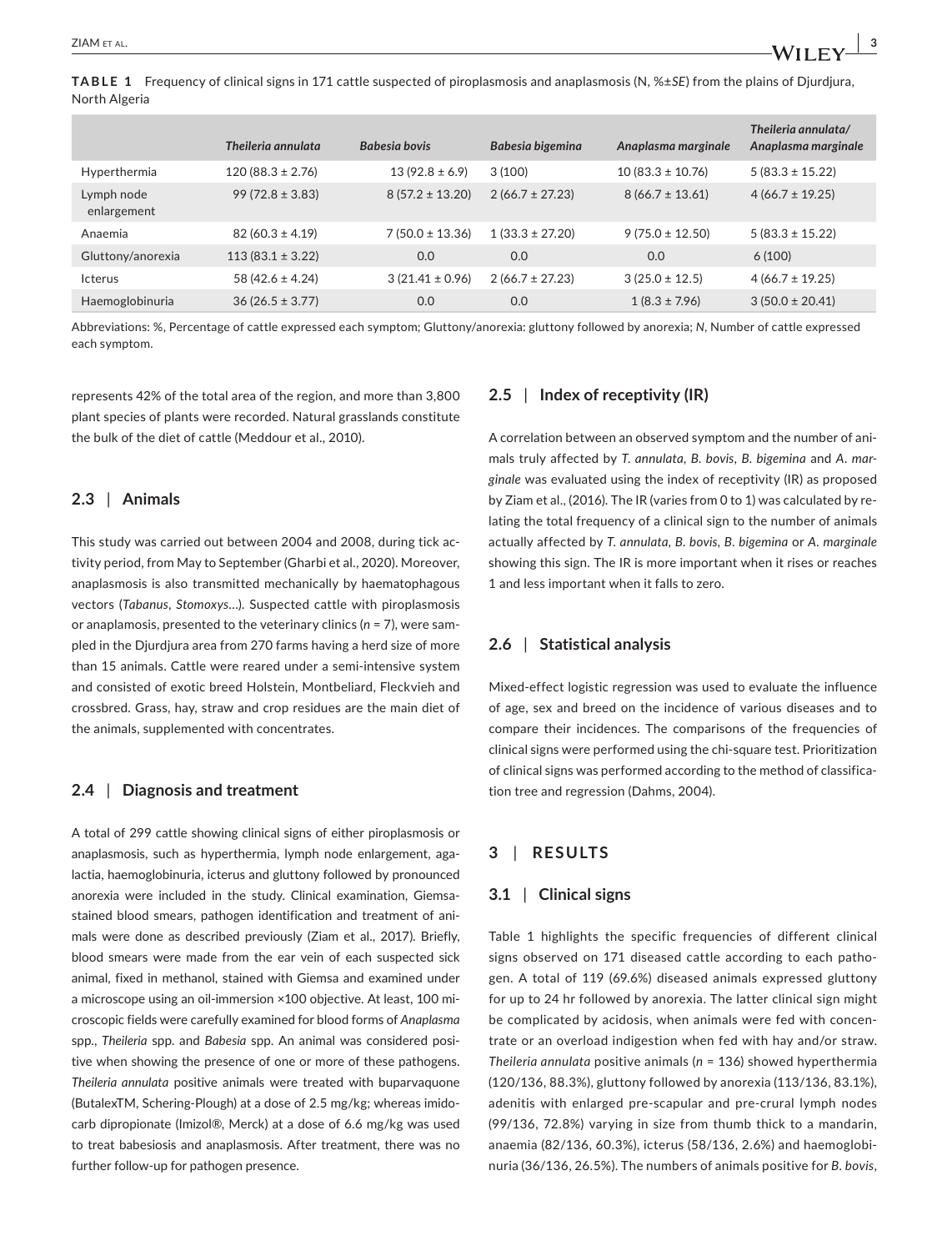*B. bigemina* and *A. marginale* were low and therefore the frequency of these specific clinical signs was high (Table 1). In dairy cows, a total of 97 lactating cows showed sudden agalactia. The presence of dead ticks was always confirmed through inspection of the tickfixation sites like ear conch, baleen, ano-genital region, legs and the inguinal region.

## **3.2** | **Microscopic examination**

The different pathogens observed in blood were *Theileria annulata*, *Babesia bovis*, *B. bigemina* and *Anaplasma marginale* (Table 2). These pathogens were identified in 171 (57.2%) of total 299 bovines enrolled in the study. Most of these pathogens have been found in Holsteins (49/76, 64.5%), Fleckvieh (15/26, 57.7%), crossbred (30/53, 56.6%) and Montbeliard (77/144, 53.5%) (*p* < .05). However, in the recruited cattles, Holsteins were significantly more infected by *T. annulata*, *B. bovis* and *A. marginale* (*p* < .01) compared to the other three breeds (Table 2). The frequency of pathogens was comparable between animals aged of less than 1 year (10/21, 47.6%) versus older than 1 year (161/278, 57.9%) (*p* < .001) but was higher in females (157/252, 62.3%) compared to males (14/47, 29.8%) (*p* < .001).

Among 171 positive blood smears, *T. annulata* single infection was identified in 136 cattle and associated infections with *A. marginale* in six cases. Single *A. marginale* was found in 12 cases (4.0%), *Babesia bovis* (14 cases) and the three cases of *B. bigemina* were identified as single infection (Table 2). Among the positive Holsteins cattle (*n* = 49), 71.4% (*n* = 35) were infected by *T. annulata*, 14.3% (*n* = 7) by *B. bovis,* and 10.2% (*n* = 5) by *A. marginale*. Two (4.1%) animals were simultaneously infected by *T. annulata* and *A. marginale*, whereas the cumulative incidence of *A. marginale* was 14.3% (*n* = 7).

Of the 77 Montbeliard cattle with positive blood smears, *T. annulata* was found in 81.8% (*n* = 63), *B. bovis* in 3.9% (*n* = 3), *B. bigemina* in 1.3% (*n* = 1) and *A. marginale* in 9.1% (*n* = 7) of the animals. Coinfections by *T. annulata* and *A. marginale* were found in 3.9% (*n* = 3) of the animals and the cumulative infection rate of *A. marginale* was 13.0% (*n* = 10). In positive Fleckvieh cattle (*n* = 15), 14 animals were infected by *T. annulata*, and only one by *B. bigemina* no co-infections were observed. Among the positive crossbred cattle (*n* = 30), *T. annulata* was identified in 80.0% (*n* = 24), *B. bovis* in 13.4% (*n* = 4), *B. bigemina* in 3.3% (*n* = 1) and one animal showed a co-infection by *T. annulata* and *A. marginale*.

There was no statistically difference between infection rates by *B. bigemina* in the three breeds Montbeliard, Fleckvieh and crossbred (*p* > .05). The incidence of infection by each pathogen was higher in adults than in young animals as well as in females (*p* < .001) compared to males (Table 2). Among 128 negative animals, 93 expressed clinical signs of tropical theileriosis but were negative for the presence of blood pathogens. Hyperthermia and lymph node enlargement were the most dominant symptoms and three out of 93 bovines showed gluttony in the absence of parasites.

# **3.3** | **Chronology of different pathogens**

The chronological distribution of clinical cases for each pathogen during the study period (May to September) is shown in Figure 2. The overall incidences for each pathogen were significantly different (*p* < .001). Tropical theileriosis increased linearly from May to June with an incidence of 12 to 39 new clinical cases, respectively, and reaching a peak of 57 cases in July. Thereafter, the disease decreased towards 26 cases in August and dropped to two cases in

**TABLE 2** Frequency of infections in cattle suspected of piroplasmosis and anaplasmosis (N, %±*SE*) from the plains of Djurdjura, North Algeria

| Epidemiological<br>parameters | Suspected<br>cattle | <b>Theileria</b><br>annulata | Babesia bovis      | <b>Babesia</b><br>bigemina | Anaplasma<br>marginale | <b>Theileria</b><br>annulata/Anaplasma<br>marginale | <b>Total</b>         |
|-------------------------------|---------------------|------------------------------|--------------------|----------------------------|------------------------|-----------------------------------------------------|----------------------|
| <b>Breed</b>                  |                     |                              |                    |                            |                        |                                                     |                      |
| Holstein                      | 76                  | $35(46.0 \pm 5.71)$          | 7 (9.23.20)        | $\Omega$                   | $5(6.6 \pm 2.80)$      | $2(2.6 \pm 1.70)$                                   | $49(64.5 \pm 5.10)$  |
| Montbeliard                   | 144                 | $63(43.7 \pm 4.10)$          | $3(2.1 \pm 1.17)$  | $1(0.7 \pm 0.66)$          | $7(4.8 \pm 1.73)$      | $3(2.1 \pm 1.17)$                                   | $77(53.5 \pm 4.90)$  |
| <b>Fleckvieh</b>              | 26                  | $14(53.8 \pm 9.74)$          | 0.0                | $1(3.8 \pm 3.77)$          | 0.0                    | 0.0                                                 | $15(57.7 \pm 9.64)$  |
| Crossbred                     | 53                  | $24(45.3 \pm 6.83)$          | $4(7.5 \pm 3.57)$  | $1(1.9 \pm 1.83)$          | 0.0                    | $1(1.9 \pm 1.83)$                                   | $30(56.6 \pm 6.78)$  |
| Ages                          |                     |                              |                    |                            |                        |                                                     |                      |
| $≤1$ an                       | 21                  | $9(42.8 \pm 10.70)$          | 0.0                | 0.0                        | $1(4.7 \pm 4.59)$      | 0.0                                                 | $10(47.6 \pm 10.80)$ |
| $>1$ an                       | 278                 | $127(45.7 \pm 2.94)$         | $14(5.0 \pm 1.27)$ | $3(1.1 \pm 0.61)$          | $11(3.9 \pm 1.12)$     | $6(2.2 \pm 0.86)$                                   | $161(57.9 \pm 2.95)$ |
| Sexes                         |                     |                              |                    |                            |                        |                                                     |                      |
| Males                         | 47                  | $12(25.5 \pm 5.96)$          | $1(2.1 \pm 2.04)$  | $1(2.1 \pm 2.04)$          | 0.0                    | 0.0                                                 | $14(29.8 \pm 6.63)$  |
| Females                       | 252                 | $124(49.2 \pm 3.11)$         | $13(5.2 \pm 1.37)$ | $2(0.8 \pm 0.51)$          | $12(4.7 \pm 1.32)$     | $6(2.4 \pm 0.91)$                                   | $157(62.3 \pm 3.01)$ |
| Total                         | 299                 | $136(45.5 \pm 2.58)$         | $14(4.7 \pm 1.17)$ | $3(1.0 \pm 0.56)$          | $12(4.0 \pm 1.12)$     | $6(2.0 \pm 0.76)$                                   | $171(57.2 \pm 2.85)$ |

Abbreviations: %, Percentage of positives cattle; *N*, Number of positives cattle.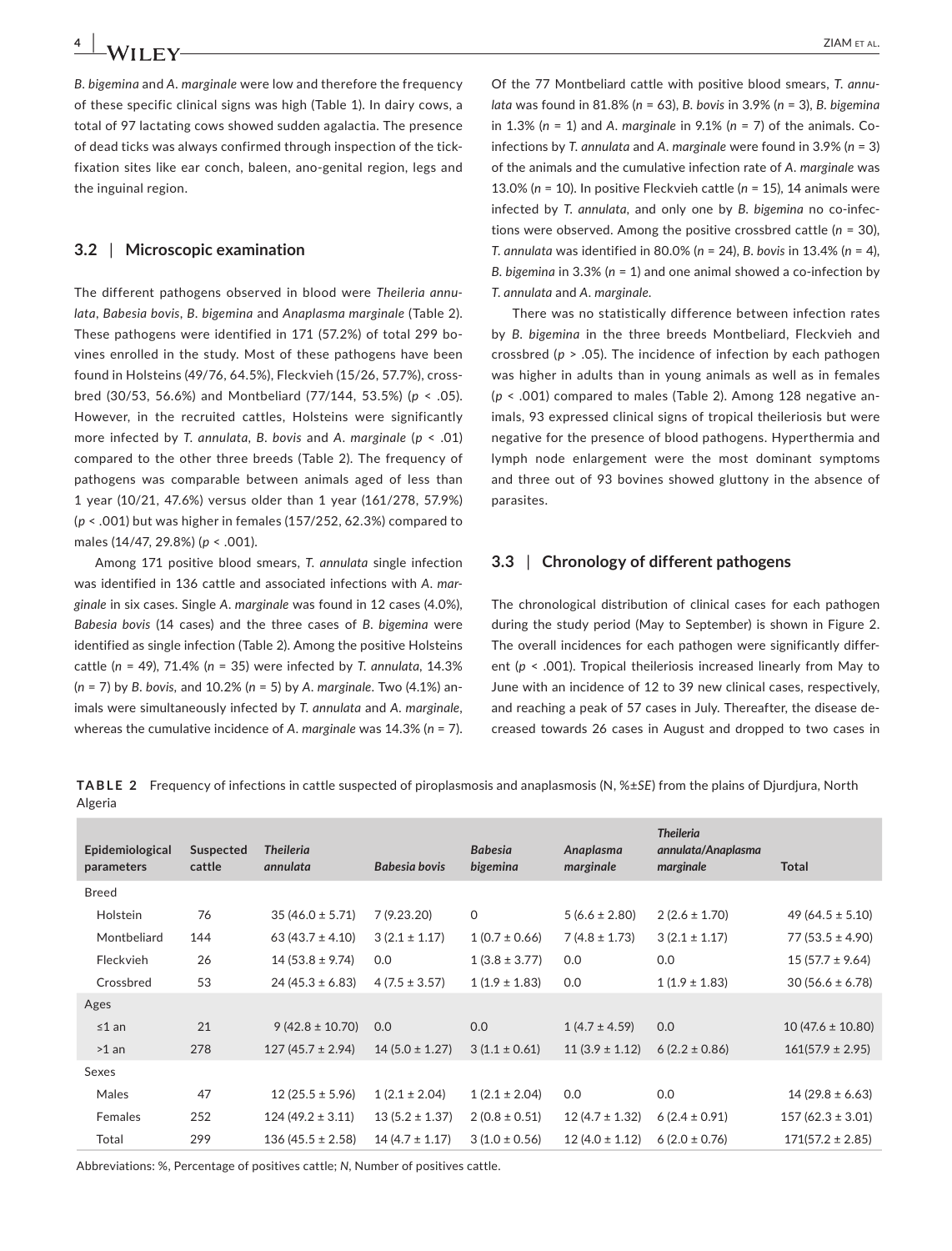September. Statistical analysis indicated that the rate of tropical theileriosis in July was significantly higher (*p* < .001) than those of May, June, August and September and the incidence during June was also significant (*p* < .001), compared to those of May, August and September and between August and September (*p* < .001). The number of clinical cases due to *A. marginale* and *B. bovis* (*p* < .05– .001) was higher in July than during the other months of the summer season (Figure 2). Only three animals were infected by *B. bigemina* during May, July and August.

### **3.4** | **Index of receptivity**

The IR of the various clinical signs, for each identified pathogen, in piroplasmosis and anaplasmosis suspected cattle are presented in Table 3. The four breeds cattle with piroplasmosis and anaplasmosis exhibit gluttony followed by anorexia (IR =  $0.71$ ), icterus (IR =  $0.67$ ) and haemoglobinuria ( $IR = 0.40$ ). It was found that Holstein cattle with piroplasmosis and anaplasmosis had a higher IR for anaemia  $(IR = 0.89)$ .

The symptoms recorded in the four cattle breeds when infected by *T. annulata* consisted in gluttony followed by anorexia  $(IR = 0.89)$ , icterus (IR = 0.84) and haemoglobinuria (IR = 0.51) (Table 3). Gluttony was confirmed in 96.7% of cattle infected with *T. annulata* as a specific clinical sign in all breeds when the classification tree and regression was used ( $IR = 0.89$ ) (Table 3). The IR of icterus was also high in the investigated breeds (IR = 0.84) (Table 3) infected by *T. annulata*. This symptom associated with gluttony followed by anorexia is mostly seen in tropical theileriosis. The IR of haemoglobinuria was 0.51 (Table 3) for all breeds infected by *T. annulata*. These symptoms associated with previous clinical signs gave a good indication that the animal might be suffering of tropical theileriosis. Because of the low incidence of infections with *B. bovis*, *B. bigemina* and *A. marginale* the IRs are significantly greater than unit (Table 3).

Gluttony followed by anorexia is a specific and common symptom in young Holstein, Montbeliard and Fleckvieh as well as in Holstein, Montbeliard, Fleckvieh and crossbred cows infected by *T. annulata* (Table 4). There is no difference in such symptoms between males

and females of Montbeliard and crossbred animals (IR = 0.90–1) (Table 4). *T. annulata* infections give rise to anaemia which appears to be specific in young Holstein and Montbeliard as well as in Holstein males (IR = 1). Icterus was a common symptom for young Holstein and Fleckvieh as well as for adult Holstein, Montbeliard, crossbred and Fleckvieh females (IR = 0.60–1) whereas haemoglobinuria was a specific clinical sign in Montbeliard, Fleckvieh and crossbred cows infected by *T. annulata* (IR = 0.50–0.58) (Table 4).

# **4** | **DISCUSSION**

*Theileria annulata* is an intracellular parasite diverting cellular biochemical signalling pathways to ensure its development in the host cell. They infect B-cells and other monocytes transforming them into lymphoblast and monoblast cells (Dobbelaere & Rottenberg, 2003). *Theileria*-transformed cells act like cancer cells and are known to consume a lot of glucose (Haidar, Echebli, Ding, Kamau, & Langsley, 2015; Haidar, Whitworth, et al., 2015). It has been shown that cows with a starting *T. annulata* infection increase their food intake, particularly high-energy foods (Ziam et al., 2016). This study indicated that 122 animals out of 299 suspected cases showed gluttony for up to 24 hr, and a large proportion of these animals were naturally infected with *T. annulata* (Table 4). This gluttony seems to be the expression of an infectious state in which the parasite interferes with its host cell metabolism to its advantage. Thus, these animals need external supply of energy to satisfy the high glucose uptake by *Theileria*-transformed cells (Haidar, Echebli, et al., 2015; Haidar, Whitworth, et al., 2015). These results confirm our preliminary observations and indicate that gluttony in cattle might be a pathognomonic symptom for early diagnosis of tropical theileriosis. Similar observation was reported in India (Narladkar et al., 2005).

Our data pointed out that the gluttony followed by anorexia was associated with other symptoms related to the evolution of the disease. Among them, hyperthermia, lymph node enlargement, anaemia, icterus and haemoglobinuria, similar to previously reported results (Darghouth, Kilani, & Bouattour, 2003; Rouina, 1984; Ziam et al., 2017).



**FIGURE 2** Incidence of piroplasmosis and anaplasmosis from the plains of Djurdjura, North Algeria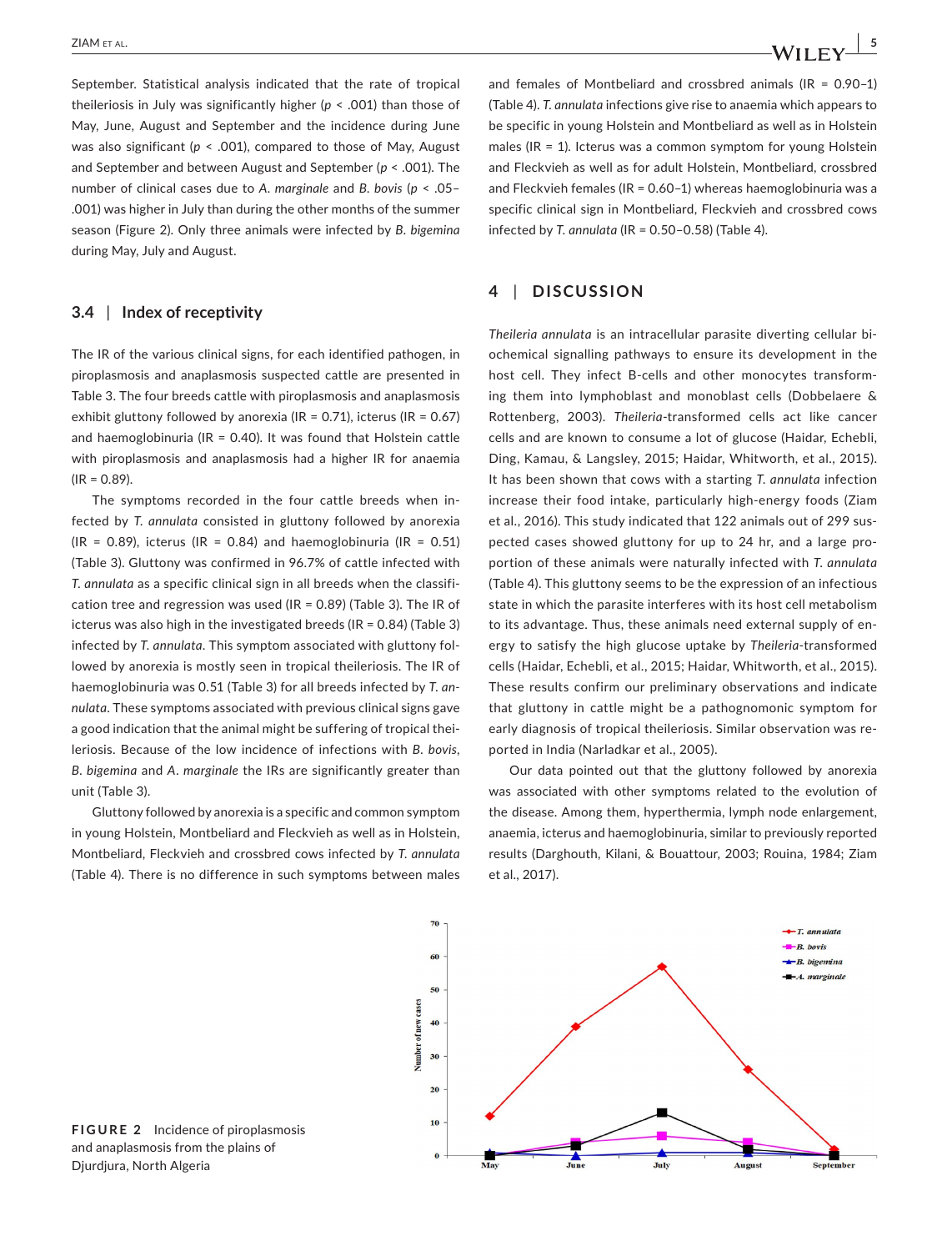**TABLE 3** Receptivity index based on clinical signs of cattle with piroplasmosis and anaplasmosis form the plains of Djurdjura, North Algeria

| Symptoms                   | <b>Theileria</b><br>annulata | <b>Babesia bovis</b> | <b>Babesia</b><br>bigemina | Anaplasma<br>marginale | Theileria annulata/<br>Anaplasma marginale | <b>Total</b>   |  |
|----------------------------|------------------------------|----------------------|----------------------------|------------------------|--------------------------------------------|----------------|--|
| Hyperthermia               |                              |                      |                            |                        |                                            |                |  |
| Holstein<br>$(n = 71)$     | 2.02(71/35)                  | 10.14(71/7)          | $-(71/0)$                  | 14.2 (71/5)            | 35.5(71/2)                                 | 1.44 (71/49)   |  |
| Montbeliard<br>$(n = 126)$ | 2(126/63)                    | 42 (126/3)           | 126 (126/1)                | 18 (126/7)             | 42 (126/3)                                 | 1.63(126/77)   |  |
| Fleckvieh<br>$(n = 26)$    | 1.85(26/14)                  | $-(26/0)$            | 26(26/1)                   | $-(26/0)$              | $-(26/0)$                                  | 1.73(26/15)    |  |
| Crossbred<br>$(n = 46)$    | 1.91(46/24)                  | 11.50 (46/4)         | 46(46/1)                   | $-(46/0)$              | 46 (46/1)                                  | 1.53(46/29)    |  |
| Total<br>$(n = 269)$       | 1.97 (269/136)               | 19.21 (269/14)       | 86.66 (269/3)              | 22.41 (269/12)         | 44.83 (269/6)                              | 1.57(269/171)  |  |
|                            | Adenitis                     |                      |                            |                        |                                            |                |  |
| Holstein<br>$(n = 57)$     | 1.62(57/35)                  | 8.14(57/7)           | $-(57/0)$                  | 11.4(57/5)             | 28.5(57/2)                                 | 1.16(57/49)    |  |
| Montbeliard<br>$(n = 97)$  | 1.53 (97/63)                 | 32.33 (97/3)         | 97 (97/1)                  | 13.85 (97/7)           | 32.33 (97/3)                               | 1.25(97/77)    |  |
| Fleckvieh<br>$(n = 23)$    | 1.64(23/14)                  | $-(23/0)$            | 23(23/1)                   | $-(23/0)$              | $-(23/0)$                                  | 1.53(23/15)    |  |
| Crossbred<br>$(n = 39)$    | 1.62(39/24)                  | 9.75(39/4)           | 39 (39/1)                  | $-(39/0)$              | 39(39/1)                                   | 1.30 (39/30)   |  |
| Total<br>$(n = 216)$       | 1.58 (216/136)               | 15.42 (216/14)       | 72 (216/3)                 | 18 (216/12)            | 36 (216/6)                                 | 1.26 (216/171) |  |
|                            | Anaemia                      |                      |                            |                        |                                            |                |  |
| Holstein<br>$(n = 44)$     | 1.25(44/35)                  | 6.28(44/7)           | $-(44/0)$                  | 8.80(44/5)             | 22.00 (44/2)                               | 0.89(44/49)    |  |
| Montbeliard<br>$(n = 87)$  | 1.38 (87/63)                 | 29.00 (87/3)         | 87 (87/1)                  | 12.42 (87/7)           | 29.00 (87/3)                               | 1.12(87/77)    |  |
| Fleckvieh<br>$(n = 21)$    | 1.5(21/14)                   | $-(21/0)$            | 21(21/1)                   | $-(21/0)$              | $-(21/0)$                                  | 1.40(21/15)    |  |
| Crossbred<br>$(n = 37)$    | 1.54(37/24)                  | 9.25(37/4)           | 37(37/1)                   | $-(37/0)$              | 37.00 (37/1)                               | 1.23 (37/30)   |  |
| Total<br>$(n = 189)$       | 1.38 (189/136)               | 13.5 (189/14)        | 63 (189/3)                 | 15.75 (189/12)         | 31.5 (189/6)                               | 1.10 (189/171) |  |
|                            | Gluttony/anorexia            |                      |                            |                        |                                            |                |  |
| Holstein<br>$(n = 27)$     | 0.77(27/35)                  | 3.85(27/7)           | $-27/0$ )                  | 5.4(27/5)              | 13.5(27/2)                                 | 0.55(27/49)    |  |
| Montbeliard<br>$(n = 59)$  | 0.93(59/63)                  | 19.66 (59/3)         | 59.00 (59/1)               | 8.42(59/7)             | 19.66 (59/3)                               | 0.76(59/77)    |  |
| Fleckvieh<br>$(n = 14)$    | 1.00(14/14)                  | $-(14/0)$            | 14.00 (14/1)               | $-(14/0)$              | $-(14/0)$                                  | 0.93(14/15)    |  |
| Crossbred<br>$(n = 22)$    | 0.91(22/24)                  | 5.50(22/4)           | 22.00 (22/1)               | $-(22/0)$              | 22.00(22/1)                                | 0.73(22/30)    |  |
| Total<br>$(n = 122)$       | 0.89(122/136)                | 8.71 (122/14)        | 40.66 (122/3)              | 10.16 (122/12)         | 20.33 (122/6)                              | 0.71(122/171)  |  |
|                            | Icterus                      |                      |                            |                        |                                            |                |  |
| Holstein<br>$(n = 23)$     | 0.65(23/35)                  | 3.28(23/7)           | $-(23/0)$                  | 4.6(23/5)              | 11.50 (23/2)                               | 0.46(23/49)    |  |
| Montbeliard<br>$(n = 56)$  | 0.88(56/63)                  | 18.66 (56/3)         | 56.00 (56/1)               | 8.00(56/7)             | 18.66 (56/3)                               | 0.72(56/77)    |  |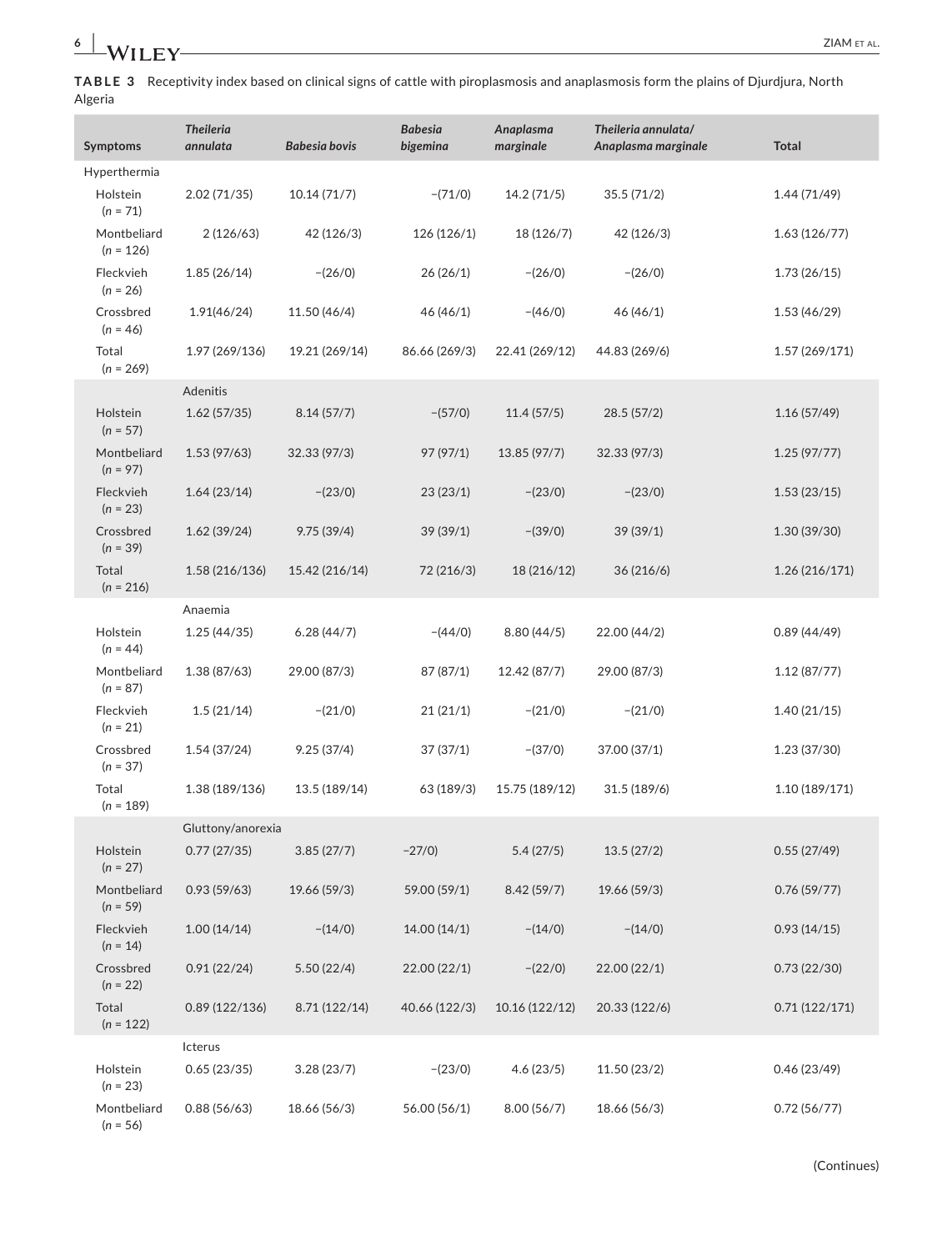## **TABLE 3** (Continued)

| Symptoms                  | <b>Theileria</b><br>annulata | Babesia bovis | <b>Babesia</b><br>bigemina | Anaplasma<br>marginale | Theileria annulata/<br>Anaplasma marginale | <b>Total</b>  |
|---------------------------|------------------------------|---------------|----------------------------|------------------------|--------------------------------------------|---------------|
| Fleckvieh<br>$(n = 15)$   | 1.07(15/14)                  | $-(15/0)$     | 15.00(15/1)                | $-(15/0)$              | $-(15/0)$                                  | 1.00(15/15)   |
| Crossbred<br>$(n = 21)$   | 0.87(21/24)                  | 5.25(21/4)    | 21.00(21/1)                | $-(21/0)$              | 21.00(21/1)                                | 0.70(21/30)   |
| Total<br>$(n = 115)$      | 0.84(115/136)                | 8.21(115/14)  | 38.33 (115/3)              | 9.58(115/12)           | 19.16 (115/6)                              | 0.67(115/171) |
|                           | Haemoglobinuria              |               |                            |                        |                                            |               |
| Holstein<br>$(n = 15)$    | 0.42(15/35)                  | 2.14(15/7)    | $-(15/0)$                  | 3.00(15/5)             | 7.50(15/2)                                 | 0.30(15/49)   |
| Montbeliard<br>$(n = 32)$ | 0.50(32/63)                  | 10.66(32/3)   | 32.00(32/1)                | 4.57(32/7)             | 10.66(32/3)                                | 0.41(32/77)   |
| Fleckvieh<br>$(n = 7)$    | 0.50(7/14)                   | $-(7/0)$      | 7.00(7/1)                  | $-(7/0)$               | $-(7/0)$                                   | 0.46(7/15)    |
| Crossbred<br>$(n = 16)$   | 0.66(16/24)                  | 4.00(16/4)    | 16.00(16/1)                | $-(16/0)$              | 16.00(16/1)                                | 0.53(16/30)   |
| Total ( $n = 70$ )        | 0.51(70/136)                 | 5.00(70/14)   | 23.33(70/3)                | 5.83(70/12)            | 11.66 (70/6)                               | 0.40(70/171)  |

Abbreviations: Gluttony/anorexia, gluttony followed by anorexia; IR, Index of receptivity corresponding to the ratio of overall frequency of clinical sign/ number of animals positive for blood smear.

|  |  |  | TABLE 4 Receptivity index according to age and sex of cattle with tropical theileriosis from the plains of Djurdjura, North Algeria |  |  |
|--|--|--|-------------------------------------------------------------------------------------------------------------------------------------|--|--|
|--|--|--|-------------------------------------------------------------------------------------------------------------------------------------|--|--|

| Epidemiological<br>parameters   | Hyperthermia   | <b>Adenitis</b> | Anaemia        | Gluttony/<br>anorexia | Icterus       | Haemoglobinuria |
|---------------------------------|----------------|-----------------|----------------|-----------------------|---------------|-----------------|
| Age category                    |                |                 |                |                       |               |                 |
| Young $(≤1$ an) $(n = 9)$       | 2.33(21/9)     | 1.11(10/9)      | 1.22(11/9)     | 0.77(7/9)             | 1.44(13/9)    | 0.22(2/9)       |
| Holstein $(n = 1)$              | 8.00(8/1)      | 3.00(3/1)       | 1.00(1/1)      | 1.00(1/1)             | 1.00(1/1)     | $-(0/1)$        |
| Montbeliard ( $n = 7$ )         | 1.57(11/7)     | 0.71(5/7)       | 1.00(7/7)      | 0.71(5/7)             | 1.42(10/7)    | 0.14(1/7)       |
| Fleckvieh $(n = 1)$             | 2.00(2/1)      | 2.00(2/1)       | 2.00(2/1)      | 1.00(1/1)             | 1.00(1/1)     | $-(0/1)$        |
| Crossbred $(n = 0)$             | $-(3/0)$       | $-(2/0)$        | $-(2/0)$       | $-(0/0)$              | $-(1/0)$      | $-(1/0)$        |
| Adults ( $>1$ an) ( $n = 127$ ) | 1.98 (252/127) | 1.62(206/127)   | 1.98 (252/127) | 0.88(112/127)         | 0.81(103/127) | 0.51(63/127)    |
| Holstein ( $n = 34$ )           | 2.02(69/34)    | 1.61(55/34)     | 1.26(43/34)    | 0.76(26/34)           | 0.64(22/34)   | 0.44(15/34)     |
| Montbeliard ( $n = 56$ )        | 2.05(115/56)   | 1.64(92/56)     | 1.42(80/56)    | 0.91(51/56)           | 0.82(46/56)   | 0.51(29/56)     |
| Fleckvieh ( $n = 13$ )          | 1.92(25/13)    | 1.69(22/13)     | 1.53(20/13)    | 1.00(13/13)           | 1.15(15/13)   | 0.53(7/13)      |
| Crossbred ( $n = 24$ )          | 1.79(43/24)    | 1.54(37/24)     | 1.45(35/24)    | 0.91(22/24)           | 0.83(20/24)   | 0.62(15/24)     |
| Sexes                           |                |                 |                |                       |               |                 |
| Males ( $n = 12$ )              | 3.33(40/12)    | 2.75(33/12)     | 1.91(23/12)    | 1.16(14/12)           | 1.66(20/12)   | 0.25(3/12)      |
| Holstein ( $n = 3$ )            | 3.33(10/3)     | 3.00(9/3)       | 1.00(3/3)      | 1.66(5/3)             | 0.33(1/3)     | $-(0/3)$        |
| Montbeliard ( $n = 7$ )         | 2.85(20/7)     | 2.42(17/7)      | 1.85(13/7)     | 1.00(7/7)             | 1.85(13/7)    | 0.28(2/7)       |
| Fleckvieh $(n = 0)$             | $-(3/0)$       | $-(3/0)$        | $-(3/0)$       | 0.00(0/0)             | $-(3/0)$      | 0.00(0/0)       |
| Crossbred ( $n = 2$ )           | 3.50(7/2)      | 2.00(4/2)       | 2.00(4/2)      | 1.00(2/2)             | 1.50(3/2)     | 0.50(1/2)       |
| Females ( $n = 124$ )           | 1.84 (229/124) | 1.47 (183/124)  | 1.33(166/124)  | 0.84(105/124)         | 0.78(95/124)  | 0.54(68/124)    |
| Holstein ( $n = 32$ )           | 2.42(51/21)    | 1.50(48/32)     | 1.28(41/32)    | 0.68(22/32)           | 0.68(22/32)   | 0.46(15/32)     |
| Montbeliard ( $n = 56$ )        | 1.89 (106/56)  | 1.421 (80/56)   | 1.32(74/56)    | 0.91(51/56)           | 0.60(43/56)   | 0.53(30/56)     |
| Fleckvieh ( $n = 14$ )          | 1.64(23/14)    | 1.42(20/14)     | 1.28(18/14)    | 1.00(14/14)           | 1.00(14/14)   | 0.50(7/14)      |
| Crossbred ( $n = 22$ )          | 1.77(39/22)    | 1.59(35/22)     | 1.50(33/22)    | 0.90(20/22)           | 0.81(12/22)   | 0.68(7/22)      |

Abbreviations: Gluttony/anorexia, gluttony followed by anorexia; IR, Index of receptivity corresponding to the ratio of overall frequency of clinical sign/ number of animals positive for blood smear.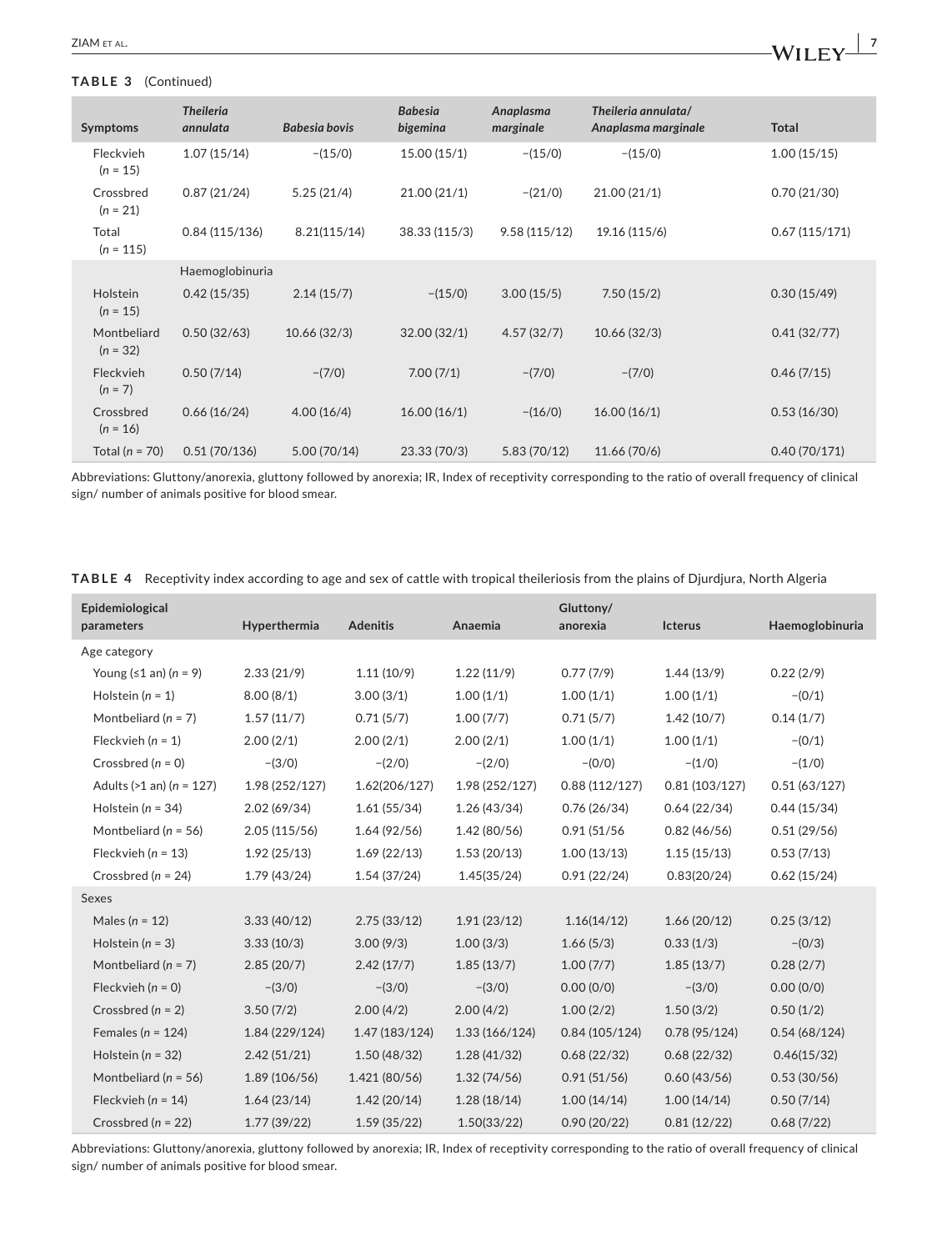**8 | 14/11 CV** *ZIAM ET AL.* The gluttony shown by cattle infected with *T. annulata* highlights the prodromal marker nature of this clinical sign especially when followed by anorexia. This was evident in *T. annulata* infected young Holstein and Fleckvieh as well as adult Montbeliard and Fleckvieh (IR = 0.84–1). This clinical expression of tropical theileriosis is also found in Holsteins, Montbeliard and crossbred cattle as well as in female Montbeliard and Fleckvieh (IR = 0.91–1) similar to the results

reported previously (Ziam et al., 2016).

Gharbi, Latrach, Sassi, and Darghouth (2012) stated that haemolytic anaemia syndrome is a specific clinical sign of tropical theileriosis, and confirms our results that anaemia ( $IR = 1$ , see Table 4) is a specific symptom in young Holstein and Montbeliard cattle with tropical theileriosis (Gharbi et al., 2012; Ziam et al., 2016).

Icterus (IR =  $0.84$ ) and haemoglobinuria (IR =  $0.51$ ) have been well observed and are suggestive symptoms of tropical theileriosis. Icterus was seen in the early stages of tropical theileriosis as confirmed by an  $IR = 0.84$  and haemoglobinuria appears towards the final phase of the disease ( $IR = 0.51$ ) similar to the results reported by Darghouth et al. (2003). This symptom is the result of haemolysis, induced by merozoïtes of *T. annulata*, followed by excretion of haemoglobin in urines (Gharbi et al., 2012).

The other most frequently reported symptoms were hyperthermia (40.5°C) and lymph node enlargement, which are relatively non-specific, because relapse of tropical theileriosis or reinfection with a new genotype of the parasite induces a transient superficial lymph node enlargement, difficult to assess during palpation, making clinical diagnosis of the disease difficult.

For practitioners as well as for farmers, tropical theileriosis is often fatal disease for old dairy cattle showing atypical clinical symptoms. In situations of cows with post-natal stress or animals re-infected with a new parasite strains, an atypical disease course might result with fleeting lymph node enlargement and subclinical parasitaemia, taken misleadingly as babesiosis (Ziam et al., 2017). Therefore, inclusion of lymph node smears is a necessary diagnostic tool, but breeders are often reluctant to lymph node puncture.

This study revealed that 27 cattle showed clinical signs of tropical theileriosis, but were found positive for *B. bovis*, *B. bigemina* and *A. marginale*. Medical treatment of these animals remains difficult as drug treatment (requiring usually a theilericide and babesicide by lack of proper diagnosis) is excessively expensive and farmers prefer to slaughter such animals.

In this study, hyperthermia and anaemia were the common clinical signs of babesiosis and anaplasmosis. According to Camus and Uilenberg (2010), there is neither haemoglobinuria nor icterus in anaplasmosis, apart from intermittent hyperthermia. However, 12 Flickviehs and 16 crossbreds showed symptoms of piroplasmosis and/or anaplasmosis, whereas blood smear examination of such animals was negative. Because of the low sensitivity of the Giemsa stained blood smear during babesiosis associated with low parasitaemia, and the importance of differentiation between *A. centrale* and *A. marginale*, this observation emphasizes the importance of repeated microscopic examination, especially in negative animals (Camus & Uilenberg, 2010).

According to the International Office of Epizootic (2018), the symptoms of tropical theileriosis are similar to those of East Coast fever, but animals may show anaemia and icterus with yellowish coloration of the mucous membranes of the eyes and gums. Chronic constipation reflects an inadequacy in bile salts production as a consequence of haemolytic anaemia and weak digestion. In this investigation, all animals with gluttonous symptoms were positive for tropical theileriosis and these presented also haemoglobinuria in 23.4%.

In this survey, young animals were not infected with *Babesia* spp. According to Figueroa et al. (2010), this might be due to a natural resistance in calves aged 6 to 9 months, the absence of exposure to exophilic ticks associated with low infestation rates in calves and finally due to colostral immunity (Figueroa et al., 2010).

The high rates of tropical theileriosis in this study are similar to those previously observed in the wilayates of Annaba and El Tarf in eastern Algeria (Ziam et al., 2016). The high prevalence of clinical cases due to tropical theileriosis in adult exotic breeds suggests endemic instability or relapsing disease due to stress. By studying this phenomenon in dairy cattle over four summers, (Darghouth et al., 2003) argued that stress due to milk production, pregnancy and calving are essentially implicated in the susceptibility to infection and subsequently in the expression of clinical symptoms.

Even though no live ticks were found on the animals during our study period, lesions testifying earlier infestations by ticks were found in the genito-anal, inguinal region and auricular conch. Only dry ticks, probably dead following acaricidal treatments, were found on animals. Our attempts to collect these ticks were unsuccessful. *Hyalomma scupense* is present throughout Northern Algeria and implicated in the transmission of *T. annulata* (Gharbi & Darghouth, 2014; Ziam et al., 2017).

The diagnosis of bovine piroplasmosis and anaplasmosis requires a good knowledge of its seasonal occurrence, clinical signs and epidemiology. This work reveals four haemopathogens in the plain of Djurdjura, namely *T. annulata*, *A. marginale*, *B. bovis* and *B. bigemina*. With an infection rate of 79.5%, tropical theileriosis remains the most dominant tick-borne disease in the region. Clinical signs start with gluttony over 24 hr followed by a severe anorexia preceding the more clinical signs like hyperthermia, generalized lymph node enlargement, anaemia and icterus. In the absence of medication, anorexia persists with a pathophysiological progression of the disease until the animal dies. Further largescale research should be carried out to determine the prevalence and epizootiology of blood pathogens, in particular *T. annulata*, *B. bovis*, *B. bigemina*, *B. divergens*, *A. marginale*, *A. centrale*, *Ehrlichia* spp. by morphological identification, serology and molecular technique.

## **ACKNOWLEDGEMENTS**

This work received financial support from the Algerian Ministry of Higher Education and Scientific Research. We are grateful to Dr. Youcef TOUDERT, a practitioner in Ben M'hidi in El Tarf, for reporting the gluttony of cattle incubating tropical theileriosis. We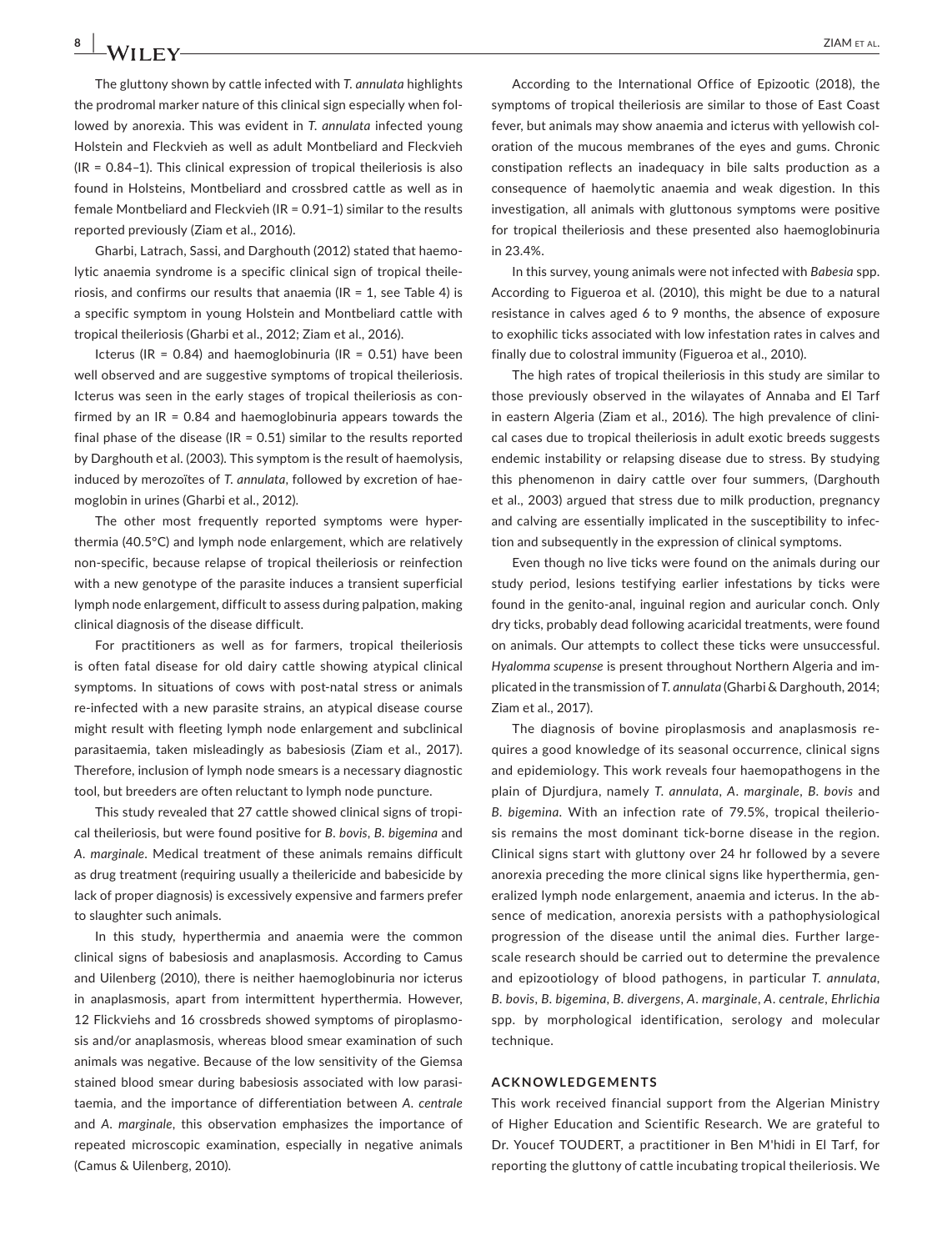thank Professor Dr. Dirk Berkvens for the statistical analysis. We also thank to the veterinary practitioners Drs R. Chikhi, A. Hadj Kaddour, A. Addi, A. Aliouane, A. Ouachem, N. Aknouche, S. Idiri and S. Idir, S. Hamza, F.A. Touati and R. Bounker for their scientific collaborations. We also thank Prof. Dr. Hanem Khater, Department of Parasitology, Faculty of Veterinary Medicine, Benha University, Egypt and Dr. Felix Mba Medie, Division of Infectious Diseases, Department of Medicine, Duke University School of Medicine, Durham, North Carolina, United States of America for English correction.

## **CONFLICT OF INTEREST**

The authors declare no conflict of interest.

### **AUTHOR CONTRIBUTION**

**Hocine Ziam:** Conceptualization; Data curation; Investigation; Methodology; Supervision; Writing-original draft; Writing-review & editing. **Kernif Tahar:** Data curation; Formal analysis; Methodology; Validation; Writing-original draft; Writing-review & editing. **SAIDANI Khelaf:** Formal analysis; Investigation; Methodology; Software; Validation; Writing-original draft; Writing-review & editing. **KELANEMER Rabah:** Data curation; Investigation; Methodology; Writing-original draft; Writing-review & editing. **HAMMAZ Zoheir:** Data curation; Investigation; Methodology; Writing-original draft; Writing-review & editing. **Dirk Geysen:** Conceptualization; Funding acquisition; Methodology; Supervision; Validation; Writing-original draft; Writing-review & editing.

#### **ORCID**

*Hocine Zia[m](https://orcid.org/0000-0001-6585-6705)* <https://orcid.org/0000-0002-2068-3051> *Tahar Kernif* <https://orcid.org/0000-0001-6585-6705> *Khelaf Saidani* <https://orcid.org/0000-0002-8820-5865> *Rabah Kelanem[er](https://orcid.org/0000-0001-7252-2287)* <https://orcid.org/0000-0003-1020-0738> Zoheir Ham[maz](https://orcid.org/0000-0002-3850-3637) **b** <https://orcid.org/0000-0001-7252-2287> *Dirk Geysen* <https://orcid.org/0000-0002-3850-3637>

#### **REFERENCES**

- Ait-Hamou, S., Rahali, T., Sahibi, H., Belghyti, D., Losson, B., Goff, W., & Rhalem, A. (2012). Molecular and serological prevalence of *Anaplasma marginale* in cattle of North Central Morocco. *Research in Veterinary Science*, *93*, 1318–1323. <https://doi.org/10.1016/j.rvsc.2012.02.016>
- Amroun, M., Bensidhoum, M., Delattre, P., & Gaubert, P. (2013). Feeding habits of the common genet (*Genetta genetta*) in the area of Djurdjura, north of Algeria. *Mammalia*, *78*, 35–43. [https://doi.org/10.1515/](https://doi.org/10.1515/mammalia-2012-0111) [mammalia-2012-0111](https://doi.org/10.1515/mammalia-2012-0111)
- Ayadi, O., Gharbi, M., & Benchikh-Elfegoun, M. C. (2017). Haematological and biochemical indicators of tropical theileriosis diseased cattle in wilaya of Setif (North East Algeria). *Journal of Parasitic Diseases*, *41*, 538–542.<https://doi.org/10.1007/s12639-016-0846-6>
- Bilgic, H. B., Karagenc, T., Bakirci, S., Shiels, B., Tait, A., Kinnaird, J., … Weir, W. (2016). Identification and Analysis of Immunodominant Antigens for ELISA-Based Detection of Theileria annulata. *PLoS One*, *11*, e0156645. <https://doi.org/10.1371/journal.pone.0156645>
- Camus, E., & Uilenberg, G. (2010). Anaplasmosis. In P. C. Lefevre, J. Blancou, R. Chermette, & G. Uilenberg (Eds.), *Infectious and parasitic diseases of livestock. Bacterial disease fungal disease parasitic*
- International. Dahms, S. (2004). Combination of variance components estimation, regression trees and logistic regression as a concept for exploring associations between animal husbandry conditions and lesions found at slaughter]. *Deutsche Tierarztliche Wochenschrift*, *111*, 178–181. <https://www.ncbi.nlm.nih.gov/pubmed/15233333>
- Darghouth, M. A., Bouattour, A., & Kilani, M. (2003). Theilérioses. In P. C. Lefèvre, J. Blancou & R. Chermette (Eds.), *Les maladies infectieuses et parasitaires du bétail des régions chaudes* (pp. 1585–1597). Paris, France: Lavoisier, TEC & Doc, EM International.
- Dobbelaere, D. A., & Rottenberg, S. (2003). *Theileria*-induced leukocyte transformation. *Current Opinion in Microbiology*, *6*, 377–382. [https://](https://doi.org/10.1016/s1369-5274(03)00085-7) [doi.org/10.1016/s1369-5274\(03\)00085-7](https://doi.org/10.1016/s1369-5274(03)00085-7)
- El Haj, N., Kachani, M., Bouslikhane, M., Ouhelli, H., Ahami, A. T., Katende, J., & Morzaria, S. P. (2002). Seroepidemiologie de la theilériose et de la babésiose au Maroc. *Revue De Médecine Vétérinaire*, *153*, 809–814. [https://www.revmedvet.com/2002/RMV153\\_809\\_814.pdf](https://www.revmedvet.com/2002/RMV153_809_814.pdf)
- Figueroa, J., L'hostis, M., & Camus, E. (2010). Bovines babesiosis. In P. C. Lefèvre, J. Blancou & R. Chermette (Eds.), *Infectious and parasitic diseases of livestock. Bacterial disease fungal disease parasitic disease* (pp. 1819–1837). Paris, France: Lavoisier, TEC & Doc, EM International.
- Gharbi, M., & Darghouth, M. A. (2014). A review of *Hyalomma scupense* (Acari, Ixodidae) in the Maghreb region: From biology to control. *Parasite*, *21*, 2. <https://doi.org/10.1051/parasite/2014002>
- Gharbi, M., Darghouth, M. A., Elati, K., Al-Hosary, A. A. T., Ayadi, O., Salih, D. A., … Ahmed, J. (2020). Current status of tropical theileriosis in Northern Africa: A review of recent epidemiological investigations and implications for control. *Transboundary and Emerging Diseases*, *67*(Suppl 1), 8–25. <https://doi.org/10.1111/tbed.13312>
- Gharbi, M., Latrach, R., Sassi, L., & Darghouth, M. A. (2012). Evaluation of a simple *Theileria annulata* culture protocol from experimentally infected bovine whole blood. *Parasite*, *19*, 281–283. [https://doi.](https://doi.org/10.1051/parasite/2012193281) [org/10.1051/parasite/2012193281](https://doi.org/10.1051/parasite/2012193281)
- Gharbi, M., Touay, A., Khayeche, M., Laarif, J., Jedidi, M., Sassi, L., & Darghouth, M. A. (2011). Ranking control options for tropical theileriosis in at-risk dairy cattle in Tunisia, using benefit-cost analysis. *Scientifique Et Technique De l'OIE*, *30*(3), 763–778. [https://doi.](https://doi.org/10.20506/rst.30.3.2074) [org/10.20506/rst.30.3.2074](https://doi.org/10.20506/rst.30.3.2074)
- Haidar, M., Echebli, N., Ding, Y., Kamau, E., & Langsley, G. (2015). Transforming growth factor beta2 promotes transcription of COX2 and EP4, leading to a prostaglandin E2-driven autostimulatory loop that enhances virulence of Theileria annulata-transformed macrophages. *Infection Immunity*, *83*, 1869–1880. [https://doi.org/10.1128/](https://doi.org/10.1128/IAI.02975-14) [IAI.02975-14](https://doi.org/10.1128/IAI.02975-14)
- Haidar, M., Whitworth, J., Noe, G., Liu, W. Q., Vidal, M., & Langsley, G. (2015). TGF-beta2 induces Grb2 to recruit PI3-K to TGF-RII that activates JNK/AP-1-signaling and augments invasiveness of Theileriatransformed macrophages. *Scientific Reports*, *5*, 15688. [https://doi.](https://doi.org/10.1038/srep15688) [org/10.1038/srep15688](https://doi.org/10.1038/srep15688)
- International Office of Epizootic. (2018). Theileriosis. *Manual of diagnostic tests and vaccines for terrestrial animals, chapter 3.4.14.* Paris, France: International Office of Epizootic. [https://www.oie.int/fileadmin/](https://www.oie.int/fileadmin/Home/fr/Health_standards/tahm/3.04.14_THEILIERIOSIS.pdf) [Home/fr/Health\\_standards/tahm/3.04.14\\_THEILIERIOSIS.pdf](https://www.oie.int/fileadmin/Home/fr/Health_standards/tahm/3.04.14_THEILIERIOSIS.pdf).
- Meddour, R., Meddour-Sahar, O., Derridj, A., & Gehu, J. M. (2010). Synopsis commenté des groupements végétaux forestiers et préforestiers de la Kabylie djurdjuréenne (Algérie). *Revue Forestière Française*, *62*, 295–308. <https://doi.org/10.4267/2042/38944>
- Narladkar, B. W., Digraskar, S. U., & Potekar, A. M. (2005). *Field veterinariens baffle: theileriosis and babesiosis*. Maharashtra, India: Government Photozinco Printing Press. [https://www.yumpu.com/en/document/](https://www.yumpu.com/en/document/read/12025208/field-veterinariens-baffle-theileriosis-and-) [read/12025208/field-veterinariens-baffle-theileriosis-and-](https://www.yumpu.com/en/document/read/12025208/field-veterinariens-baffle-theileriosis-and-)
- Rouina, A. D. (1984). Étude clinique de la theilériose bovine sur 327 cas en Algérie (région Nord-Ouest, Mascara). *Maghreb Vétérinaire*, *3*, 23–27.